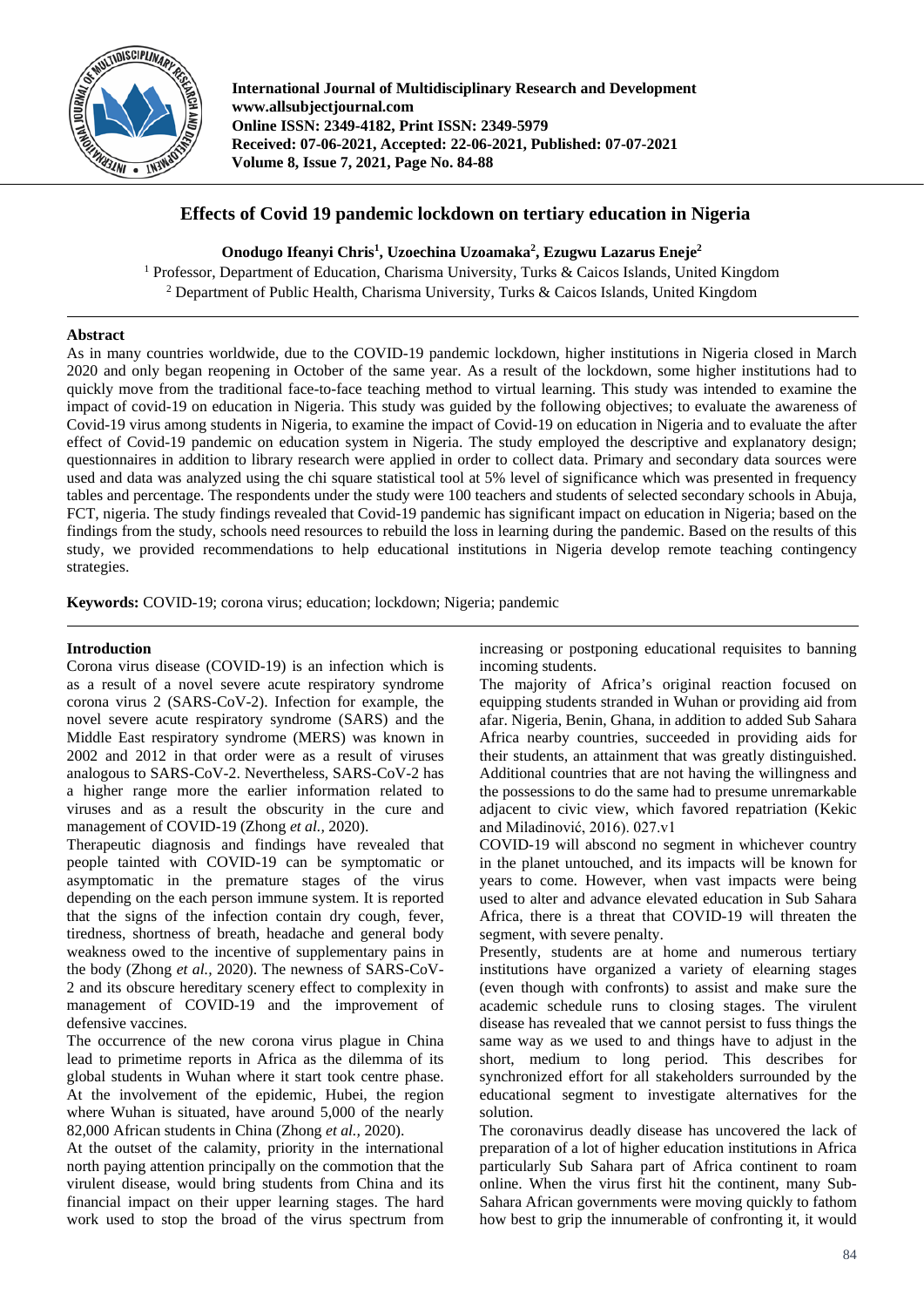facade on the socio-economic development of their countries.

Countless of Sub-Sahara African governments have had to momentarily shut educational Institutions in an effort to enclose the multiply of COVID-19 in their individual countries. Egypt was the first African country to account a case of COVID-19. Since then, Africa has witnessed more than 270,000 cases with over 7,000 deaths and over 121,000 recoveries. The closures of schools and universities is said to have impacted over 70% of the world's inhabitants. However, current growths indicate acknowledgment that education has skilled a Important swing. The headship and managers of educational institutions diagonally Sub-Saharan Africa have become fully conscious that authorize students to set up for a future where outbreaks for example, COVID-19 and other interruptions might become a part of our everyday lives also means implementation change in learning and teaching. What does this mean, and is this the right time to start?

#### **Literature Review**

According to Medicinenet SARS-CoV-2 is a single stranded, positive-sense RNA coronavirus that causes an illness called COVID-19 (note that many people still equate and interchange the disease name COVID-19 with the new official virus named SARS-CoV-2) [8]. It is a new strain of corona virus (means crown) that first caused an outbreak of serious respiratory problems in Wuhan, China. Researchers think it originated from infected animals and jumped over to infecting people in a large open seafood/animal market. Also, the virus is capable of person-to-person transmission, spreading to at least to over 150 countries in about 3 months. It is related to the SARS and MERS coronaviruses. The World Health Organization (WHO) declared COVID-19 a pandemic in March 2020. Medicinenet observes that the initial risk factors for the virus included close contact with someone who has recently visited China, Italy, England, Spain, and many other countries and cities experiencing this outbreak <sup>[8]</sup>. Close contact with anyone diagnosed with the virus and coming in contact with secretions (for example, those produced by sneeze or cough) or feces from an infected person are risk factors. Since those initial risk factors were presented, many others have been noted and are as follows:

**Asthma:** Chronic kidney disease (for example, patients with decreased renal function, patients on dialysis), Chronic liver disease (for example, cirrhosis) Chronic lung disease (for example, COPD, bronchitis, emphysema, idiopathic pulmonary fibrosis, cystic fibrosis, pulmonary hypertension) Gestational diabetes, Immuno compromised patients (for example, patients with cancer treatment, bone marrow or organ transplant, immune deficiencies, HIV with a low CD4 cell count), Men have a higher incidence of infections than women, Obesity (BMI over 40), Older people (over 60-65 years of age), People in nursing homes, Serious heart conditions (for example, heart failure, coronary artery disease, cardiomyopathies, congenital heart disease) Type 1 and type 2 diabetes.

Medicinenet medical researchers estimate that the incubation period for a COVID-19 infection varies from 2 days to about 14 days (average about 5 days). COVID-19 symptoms may begin like the flu but go on to develop fever, severe cough, and shortness of breath (difficulty breathing) that is so serious enough to warrant hospitalization in many patients.

Federal Republic of Nigeria observes that many coronavirus types infect species of animals that occasionally (or rarely) are able to infect humans [4]. MERS coronavirus is an example where the virus that usually only infected camels became able to infect humans. SARS-CoV-2 is similar as the initially infected people frequented an open-air food market that sold fish and animals, including wild animals. Medical researchers currently do not know the animal species infected, but wild animals are a suspected source. However, the rapid spread of the virus was due to person-toperson contact that has been responsible for the wide outbreak of this infection. Close contact with someone who is infected or with their secretions (for example, coughgenerated droplets) or feces is how the virus spreads. Although this virus is contagious, the contagious period remains to be determined. Recent findings showed that it is contagious even in the incubation period when the patient shows no symptoms. The virus also survives on surfaces for different time periods adding to the incident of transmission. According to Medicinenet professional diagnose of COVID-19 in the early phases of the pandemic in the U.S., only the CDC had tests to determine if an individual is infected with the virus, so doctors must safely package blood, swabs, and other specimens and send them to the CDC. It took days to get a result. However, early tests had some accuracy problems that researchers have since resolved. In addition, the FDA has approved about 20 different suppliers of various tests of blood and/or swab samples to quickly diagnose (from about 5-15 minutes) infected or uninfected people. In general, most tests rely on detection of pieces of the viral genes (nasal swab test) or detection of virus surface structure antigens by immune globulins (serology blood test). Testing is now available at many sites, hospitals, and doctors' offices around the country, but availability of these tests varies in many parts of the U.S. In addition, the FDA (Pixel COVID-19 test) approved a Lab Corp COVID-19 athome testing kit for emergency use.

According to Medicinenet there is no antiviral drug or vaccine to treat this infection. Symptom relief and supportive care (many requiring hospital care and some need ventilator respiratory support) are the current treatment methods.

However, early supportive care may reduce the disease severity. If you have been exposed to the virus, put on a mask if one is available and call your doctor. However, clinical trials for hydroxychloroquine (Plaquenil), chloroquine, and remdesivir are ongoing, as well as immune serum and monoclonal antibody treatments. Because of the nature of the pandemic, some centers are using these medications Al though there is no full scientific support at this time. Medicinenet listed the complications associated with COVID-19 (SARS-CoV-2) to include; difficulty breathing (may require a breathing machine), high fever, pneumonia, severe cough, organ failure (for example, kidney failure), and death. Medicinenet the following are the directions given by the CDC for coronavirus prevention: • Wash your hands often with soap and water for at least 20 seconds. If soap and water are not available, use an alcoholbased hand sanitizer

- Avoid touching your eyes, nose, and mouth with unwashed hands
- Avoid close contact with people who are sick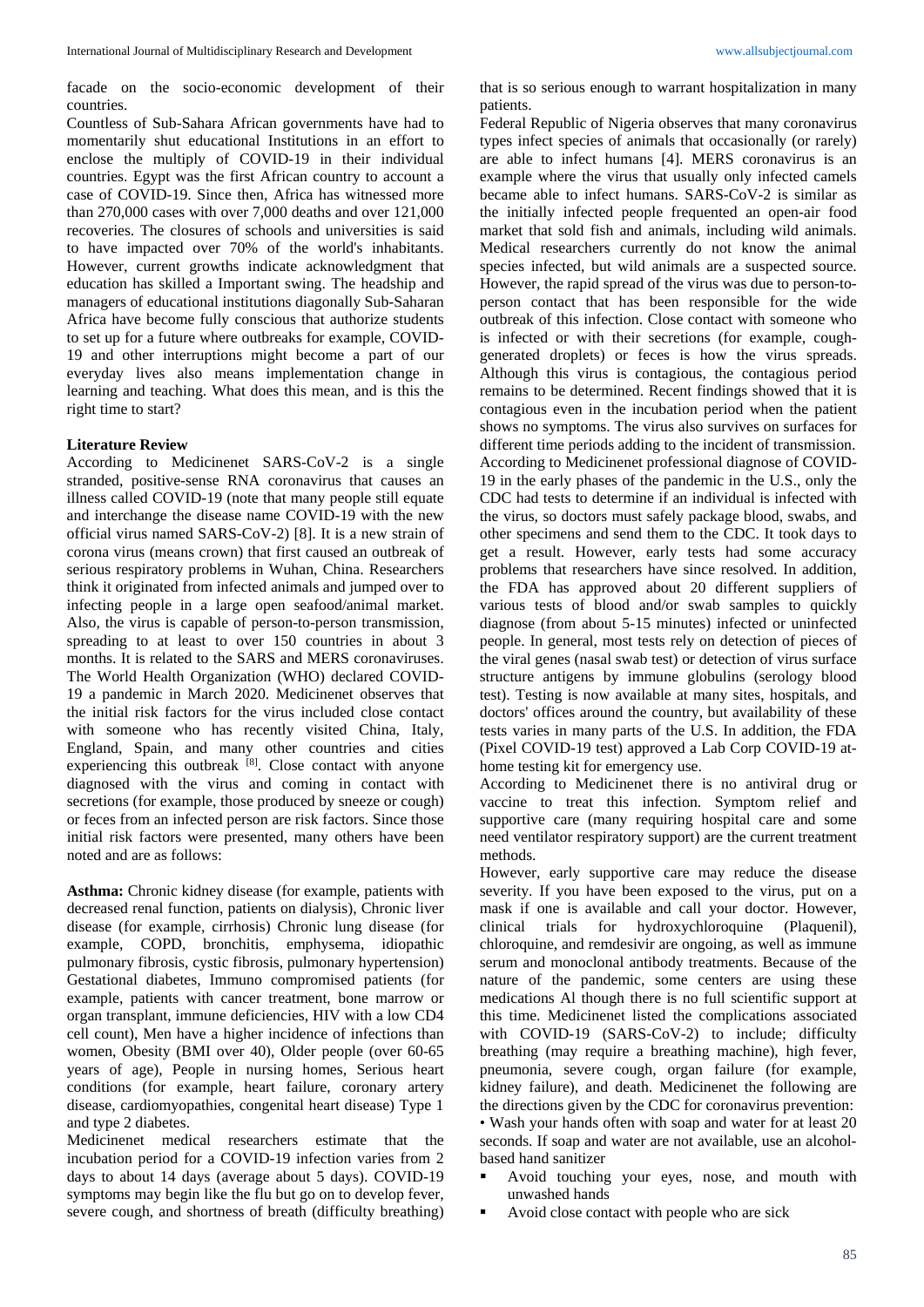- Stay home when you are sick
- Cover your cough or sneeze with a tissue, and then throw the tissue in the trash
- Clean and disinfect frequently touched objects and surfaces. Follow social distancing protocols

In addition, because of the need of hospitalization for many infected people, many governments have taken steps to limit the chances to spread infections by isolation techniques such as closing down public events and even preventing public transportation, and closing schools and work places. Medicinenet In Nigeria, since the first case of COVID-19 (the "disease") was confirmed in Nigeria on 27 February 2020, the country has experienced progressive increase in the number of infected persons across the states in the country with 32 states and the Federal Capital Territory (FCT) amongst the 36 states in the country having reported cases of COVID-19. To curtail the spread of the disease, the governments adopted restriction of movement with particular focus on the FCT, Lagos and Ogun State. The President gave his first COVID-19 address on 29 March 2020, rolling out measures for the containment of the spread of the disease as well as palliatives aimed at easing the hardship that may be necessitated by the measure. The President gave his second address on 13 April 2020, providing update on the efforts at containment as well as introducing further measures and palliatives. On 27 April 2020, the President gave his third address wherein amongst others things, he noted the need to ensure that the economy continues to function while aggressive response to the pandemic is maintained, and provided revised guidelines to be adopted and announced further palliatives/ incentives being applied, in the effort at curbing the spread of the disease<sup>1</sup>

Guardian with global case currently put at 3.4 million and 200,000 deaths, Coronavirus is arguable the biggest challenge facing humanity today [5]. Indeed, the COVID-19 outbreak has since spread to about 204 countries and territories in every continent and one international conveyance across the globe. Beyond the tragic health hazards and human consequences of the COVID-19 pandemic, the economic uncertainties, and disruptions that have resulted come at a significant cost to the global economy.

The United Nations Trade and Development Agency (UNCTAD) put the cost of the outbreak at about \$2 trillion in 2020. Most central banks, finance ministries and independent economic experts around the world have taken solace in the prediction that the impacts might be sharp but short-lived, and economic activities would return to normal thereafter But the tumultuous events that COVID-19 had spread across the globe cut across every facet of human existence and the consequences may linger. As discretionary spending by consumers continues to decline, companies, hotels, and hospitality are facing declining demand and patronage as a result of the pandemic. For example, in Hungary alone, about 40 to 50% of hotel reservations have been canceled. Also, the pandemic is placing up to eight million jobs in the leisure and hospitality sector at risk, with travel crashes and cancellations expected to continue.

Gough submits that the coronavirus (COVID-19) pandemic that has swept across the globe in the last few weeks and months has not only had a significant impact on public health, society, and the economy as a whole, it has also

wreaked havoc to the sporting calendar [6]. In a bid to stem the spread of the virus, many professional and amateur leagues across all continents and sports took the unprecedented step to postpone or suspend their seasons on the advice of the CDC to avoid gatherings of large numbers of people.

Coke-Hamilton observes that the COVID-19 pandemic and the measures put in place to contain its diffusion are taking a heavy toll on the tourism sector. According to the United Nations World Tourism Organization (UNWTO), the COVID-19 pandemic will result in a contraction of the tourism sector by 20 to 30% in 2020  $^{[1]}$ .

According to UNESCO, 9.8 million African students are experiencing disruption in their studies due to the closure of higher education institutions. The danger of contamination has triggered institutions to move their courses online.

However, going online is not that simple on a continent where only 24% of the population has access to the internet, and poor connectivity, exorbitant costs and frequent power interruptions are serious challenges [1].

The COVID-19 pandemic, and global travel restrictions, have led to a crisis in this funding model, with income from international students plummeting over recent months." Australia could not afford to let universities "fall off a cliff", she said, adding that the federal government should act immediately "to shore up the universities". Meantime, the Group of Eight leading universities, where the majority derive up to 40% of their annual incomes from foreign student fees,

#### **Methodology**

This review assesses accessible confirmation on subjects relating to impacts of COVID-19 deadly disease on education in Sub-Sahara Africa. Search for pertinent medical literature in databases like Google Scholar, Reesearchgate and African Education Journal was conducted using the following key terms: "Sub-Sahara," "Africa" "COVID-19," "Education," "Impact," and "epidemic". Papers were selected by reviewing their abstracts and title and also using accompanying references gotten from the list of references on the paper.

#### **Results and Discussion**

The researcher used the three hypotheses formulated for this study to analyze the finding as following:

**H0:** There is no significant relationship between COVID-19 pandemic and suspension of academic calendar of Nigerian education sector.

**H1:** There is significant relationship between COVID-19 pandemic and suspension of academic calendar of Nigerian education sector

**Table 1:** Relationship between COVID-19 pandemic and suspension of academic calendar of higher institutions

| <b>Variables</b> | N   | Df | r-cal | r-table | <b>Result</b> |
|------------------|-----|----|-------|---------|---------------|
|                  | 200 |    |       | .195    | Significant   |
|                  |     |    |       |         |               |

Table 1 showed that the r calculated is 0.938 which is greater than the t calculated of value 0.195. There is significant relationship between COVID-19 pandemic and suspension of academic calendar of higher institutions in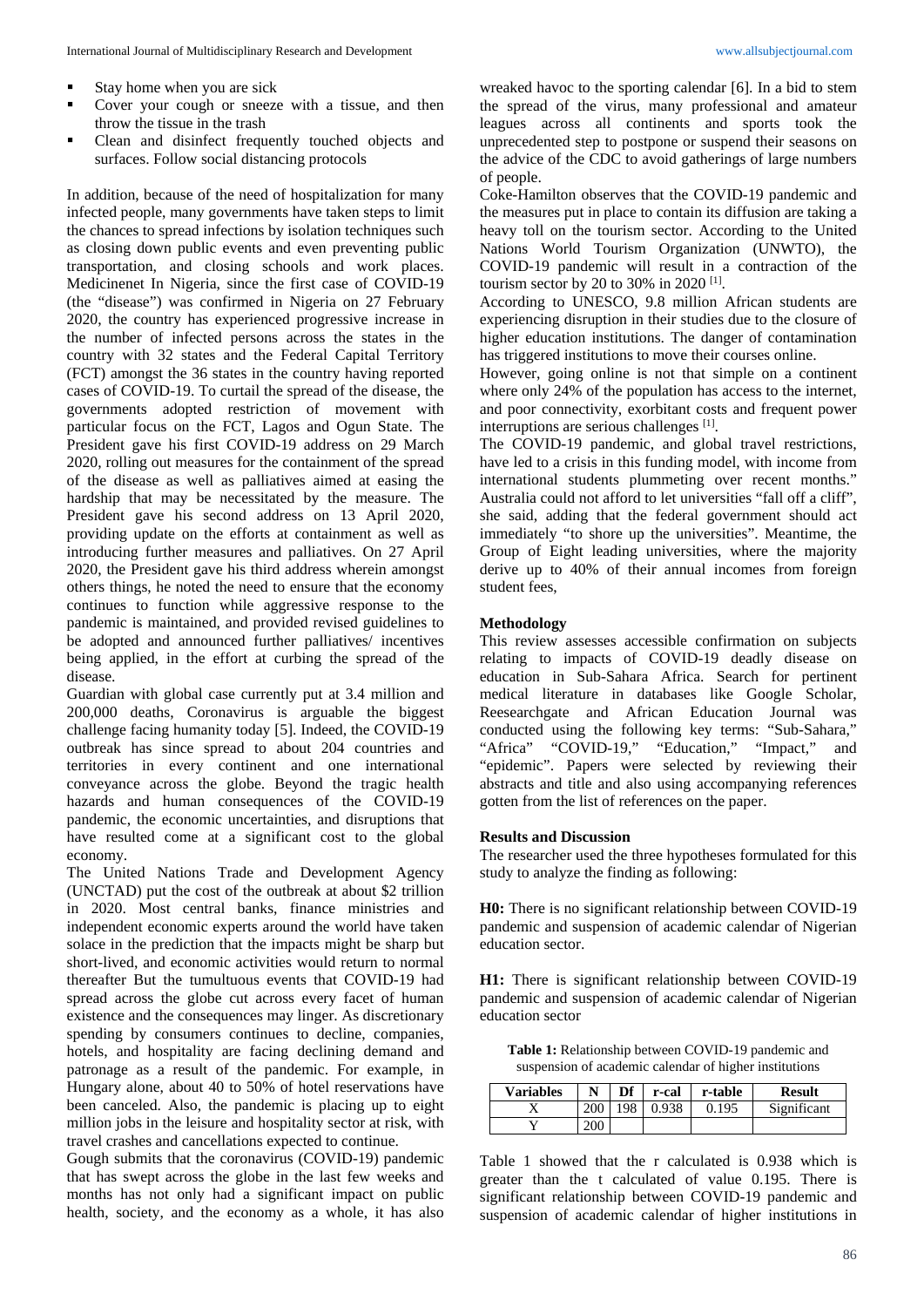#### FCT, Abuja.

From the research question one, 66% of the respondents strongly agreed that COVID-19 pandemic have led to the suspension of academic calendar of higher institutions in FCT, Abuja and 34% of the respondent agreed COVID-19 pandemic have led to the suspension of academic calendar of higher institutions in FCT, Abuja. This implies that 100% of the respondents agreed that COVID-19 pandemic have led to the suspension of academic calendar of higher institutions in FCT, Abuja. This result is in agreement with the finding of Ogunode *et al.,* who disclosed that the national lockdown of educational institutions as a result of COVID-19 pandemic in Nigeria and across the World is going to cause major interruption in students' learning; disruptions in academic programme, suspension of examination, cancellation of internal and international conferences, creating gap in teaching and learning and probably may cause manpower shortage in the institutions as a result of death caused by COVID-19 [9].

**H0:** There is no significant relationship between COVID-19 pandemic and suspension of research programme of higher institutions in FCT, Abuja

**H2:** There is significant relationship between COVID-19 pandemic and suspension of research programme of higher institutions in FCT, Abuja

**Table 2:** Relationship between COVID-19 pandemic and suspension of research program of higher institutions

| <b>Variables</b> |     | Df  | r-cal | r-table | <b>Result</b> |
|------------------|-----|-----|-------|---------|---------------|
|                  | 200 | 198 | 0.935 | 0.195   | Significant   |
|                  | 200 |     |       |         |               |

Table 2 showed that the r calculated is 0.935 which is greater than the t calculated of value 0.195. There is significant relationship between COVID-19 pandemic and suspension of research programme of higher institutions in FCT, Abuja.

Research question two revealed that 56% of the respondents strongly agreed that COVID-19 pandemic have led to the suspension of research programme of higher institutions in FCT, Abuja and 44% of the respondent agreed COVID-19 pandemic have led to the suspension of research programme of higher institutions in FCT, Abuja. This implies that 100% of the respondents agreed that COVID-19 pandemic have led to the suspension of research programme of higher institutions in FCT, Abuja. This means that the larger percentage of the respondents believes that COVID-19 pandemic have led to the suspension of research programme of higher institutions in FCT, Abuja. This result is in agreement with the submission of Ogunode observed that the closure of all educational institutions from primary schools to the higher institutions would affect the students' academic plans, academic calendar research programme because many of the higher institutions have started their first semester exams [10]. According to Dinesh *et al.*, countries across South and Southeast Asia have in quick succession announced the closure of their schools and universities for a minimum of two weeks in order to contain the spread of the COVID-19 virus which has been declared a global pandemic by the World Health Organization [3].

**H0:** There is no significant relationship between COVID-19

pandemic and suspension of academic activities in tertiary institutions in Nigeria

**H3:** There is significant relationship between community Service of higher institutions in Nigeria

**Table 3:** Relationship between COVID-19 pandemic and suspension of academic activities in tertiary institutions in Nigeria

| <b>Variables</b> |     | Df  | r-cal | r-table | <b>Result</b> |
|------------------|-----|-----|-------|---------|---------------|
|                  | 200 | 198 | 0.931 | 0.195   | Significant   |
|                  | 200 |     |       |         |               |

Table 3 showed that the r calculated is 0.931 which is greater than the t calculated of value 0.195. There is significant relationship between COVID-19 pandemic and suspension of academic activities in tertiary institutions in Nigeria Result obtained from research question three disclosed that 45% ticked strongly agreed, 39% also ticked agreed that COVID-19 pandemic have led to the suspension of community service of higher institutions in FCT, Abuja while 6% of the respondent ticked disagreed and 10% strongly disagreed that COVID-19 pandemic have led to the suspension of community service of higher institutions in FCT, Abuja. This result showed that the majorities agreed that COVID-19 pandemic have led to the suspension of academic activities in tertiary institutions in Nigeria

**H0:** There is no significant relationship between COVID-19 pandemic and adoption of online education in higher institutions in Nigeria

**H4:** There is no significant relationship between COVID-19 pandemic and adoption of online education in higher institutions in Nigeria.

**Table 4:** Relationship between COVID-19 pandemic and adoption of online education in higher institutions in Nigeria

| <b>Variables</b> |     | Df  | r-cal | r-table | <b>Result</b> |
|------------------|-----|-----|-------|---------|---------------|
|                  | 200 | 198 | 0.939 | 0.195   | Significant   |
|                  | 200 |     |       |         |               |

Table 4 showed that the r calculated is 0.939 which is greater than the t calculated of value 0.195. There is no significant relationship between COVID-19 pandemic and adoption of online education in higher institutions in Nigeria.

Research question four showed that 63% of the respondents ticked strongly agreed, 37% ticked agreed that adoption of online education is the measure of reducing the impact of COVID-19 effects on higher institutions in Abuja. It implies that 100% of the people sampled agreed that adoption of online education is the measure of reducing the impact of COVID-19 effects on higher institutions in Nigeria.

#### **Conclusion**

Data were collected and analyzed for the study and the following were concluded that 100% of the respondents agreed that COVID-19 pandemic have led to the suspension of academic calendar of higher institutions in FCT, Abuja, larger percentage of the respondents believes that COVID-19 pandemic have led to the suspension of research programme of higher institutions in FCT, the majorities agreed that COVID-19 pandemic have led to the suspension of community service of higher institutions in FCT, Abuja.